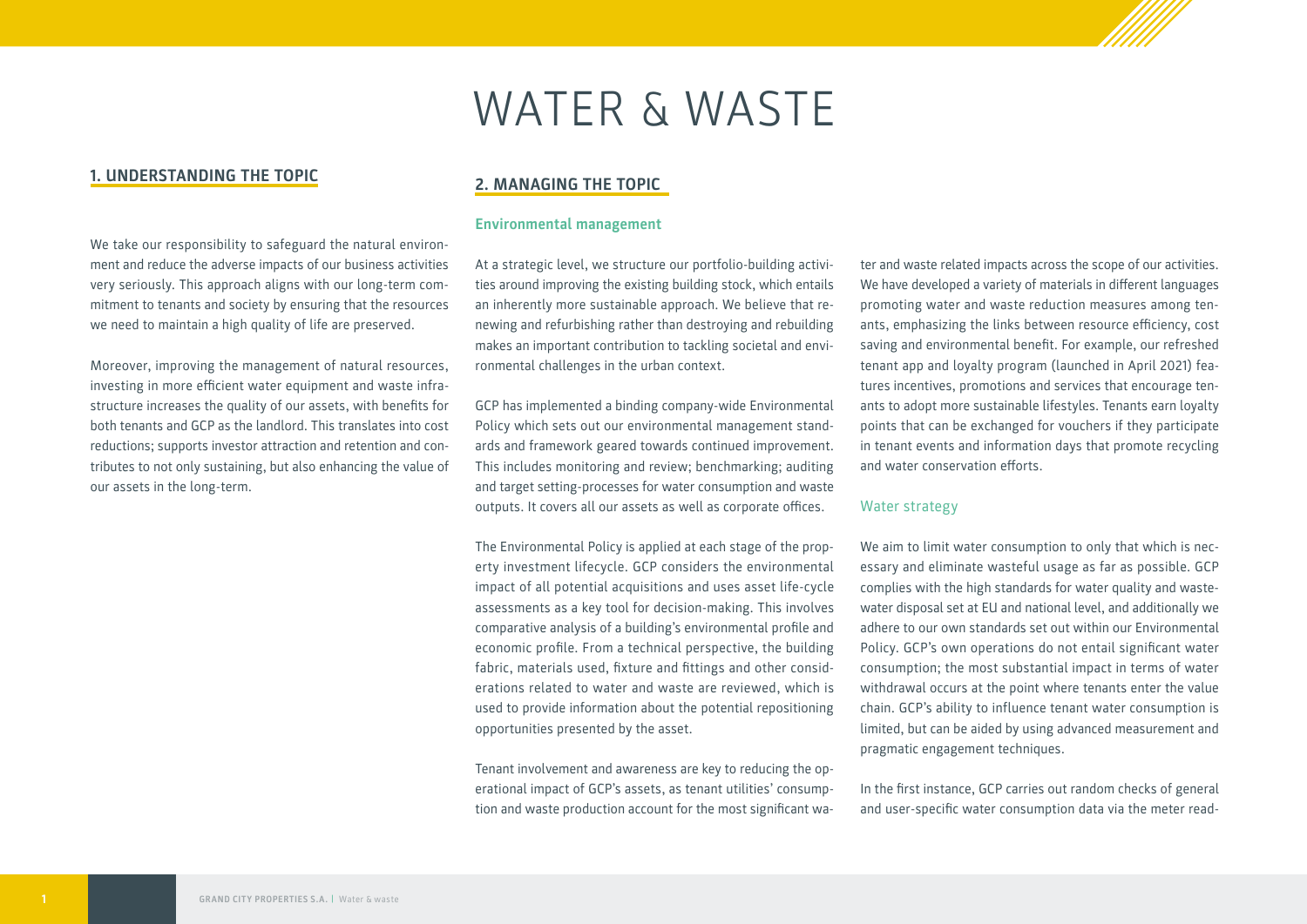ings it receives as part of the billing process. Data is evaluated to identify inefficiencies and potential interventions from both a structural and management perspective. As such, water efficiency improvements include both technical measures, such as the replacement of water consuming systems and fittings as well as building management and tenant awareness-related measures.

We strive to provide tenants with consistent and relevant information about their water consumption. Through 2021, we continued to extend the collection of water consumption data from our assets, facilitated by the roll out of digital meters. Tenants are also provided with leaflets and videos in several languages, informing them about the benefits of water conservation in terms of cost savings, as well as reduced environmental impact.

#### Waste reduction

Our goal is to reduce waste output from our activities and the disposal charges that this incurs. GCP's most significant waste impact is generated from two sources: the refurbishment of buildings as part of our asset repositioning, and tenant activities. In Germany, waste management is based on the principle of shared public and private responsibility. The Circular Economy Act (KrWG) which entered into force in 2012 introduced the

five-tier waste hierarchy which prioritizes prevention, preparation for reuse, recycling and other forms of recovery.

GCP has greater ability to control and influence waste production and disposal from refurbishments. On larger projects, reviews of the type and quantity of waste anticipated are carried out as part of the due diligence process, thereby enabling us to plan appropriately for the management of hazardous or other waste streams that are more difficult to recycle. As a commercial operator, we must comply with requirements for the mandatory separate collection of specific waste fractions and ensure that any mixed waste remaining after segregation must be pre-treated.

During the operations phase, reducing waste and ensuring good housekeeping of unavoidable waste helps to keep service costs down and make buildings more attractive to current and prospective tenants. Although GCP cannot directly control tenants' management of waste, we strive to promote good practices by providing facilities for waste segregation and information in multiple languages on correct waste handling and recycling, and engaging tenants in waste reduction initiatives.

Nonetheless, we have found that opportunities for more effective recycling have been lost due to inefficient onsite segregation on the part of tenants. As such, we have begun working

with external providers to optimize the waste segregation and recycling progress at our assets. 30% of our portfolio is currently under contract with supplier Innotec which provides proactive assistance to increase on-site segregation of waste, thereby increasing recycling rates and avoiding costs on non-recyclable waste. We have also piloted a pay-by-volume waste system at select locations, which involves tenants using an electronic chip which monitors the volume of waste they dispose of and bills them accordingly. This system highlights the mutual benefit of waste reduction, focusing on cost.

With respect to both refurbishment and tenant waste, we continue to increase the scope and quality of our data collection, and carry out due diligence and benchmarking assessments to highlight improvement opportunities. As a fundamental principle, GCP ensures that waste contractors are subject to regular checks, that proper disposal is in line with legal requirements and that waste is being recycled appropriately.

Within our own offices, GCP has introduced waste separation in all office kitchens and water dispensers, avoiding the use of hundreds of plastic bottles per day. We also seek to reduce paper use, with initiatives such as the introduction of paperless pay slips.